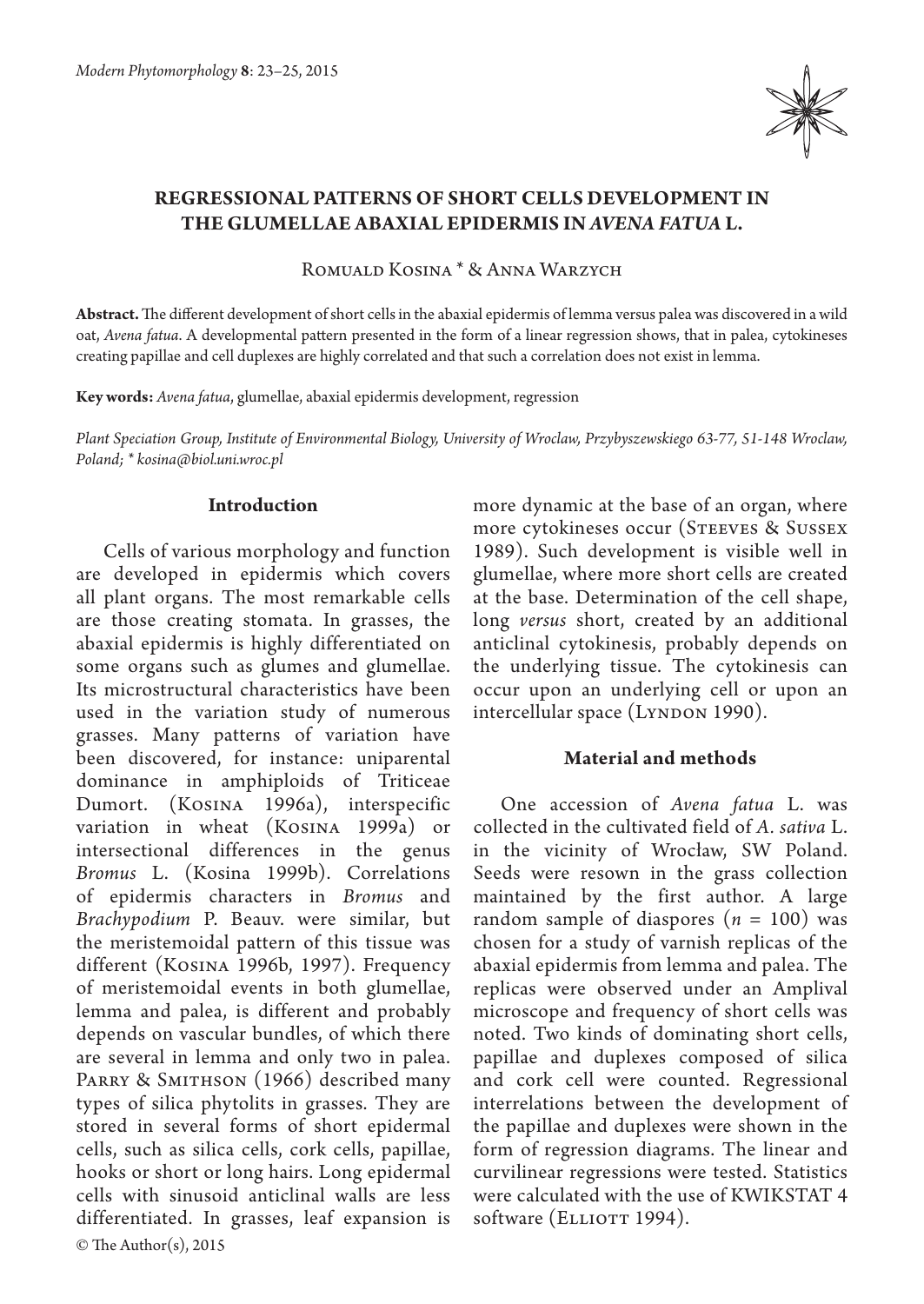

**Fig. 1.** A regressional pattern of abaxial epidermis development in lemma (**A**) and palea (**B**) of *Avena fatua*, illustrated by a frequency of duplexes (*x*-axis) *versus* papillae (*y*-axis).

## **Results and discussion**

A short epidermal cell called papilla is formed after one anticlinal cytokinesis occurring at one end of the epidermal long cell with sinusoid anticlinal walls. The papilla has a pyramid shape. The development of a duplex, silica cell + cork cell, needs an additional cytokinesis. More papillae *versus* duplexes signify a lower meristemoid activity in the epidermis, and *vice versa*, more duplexes means higher activity of the tissue.

A linear regression appeared more suitable for describing these developmental interrelations than a curvilinear one. Fig. 1 shows linear regression diagrams. For lemma regression, the data are as follows:

 $y = 25.54 - 0.10x$  at  $R^2 = 0.01$ , the level of significance is  $p = 0.40$  for the regression variation. The Pearson correlation coefficient is insignificant,  $r = -0.09$ .

For palea these data are:

 $y = 35.11 - 0.88x$  at  $R^2 = 0.50$  the level of significance is  $p < 0.001$  for the regression variation. The Pearson correlation coefficient is highly significant,  $r = -0.71$ .

In the lemma, the development of papillae and duplexes are weakly dependent on each other. In palea both events, creation of papillae *versus* duplexes, replace each other.

The cytokineses creating all short epidermal cells were summarized and considered as the sum of meristemoidal events. This sum is highly positively correlated with the number of duplexes in *Avena fatua*, *A. sativa* and *A. hybrida*  Peterm., but negatively correlated in *A. strigosa* (Schreb.) Bonnier et Layens. The correlation between the sum of meristemoidal events and the number of papillae is more variable, especially in different accessions of *A. sativa* and *A. fatua*, sometimes it even does not exist (WARZYCH 2001).

The above results proved that developmental patterns of abaxial epidermis in oats vary within one organ (flower) of the plant, between accessions (populations) of the same species and between different species. In the genus *Brachypodium*, "a meristemoidal pattern" of lemma abaxial epidermis appeared to be a good taxonomic tool for species discrimination (Kosina 1996b). The same pattern varied significantly between both glumellae in the section *Ceratochloa* (P. Beauv.) Griseb. of the genus *Bromus*. The meristemoidal activity in palea is very low (Kosina 1997). Within the broad biological species *Avena sativa* the pattern discriminates intraspecific types well, however, fatuoidal recombinants appeared to be extremes (Kosina & Bielewicz-Rzepka 2002). The same taxonomic approach to the biological species *A. strigosa* resulted in a compact cluster of *A. strigosa s.str.* while other oat diploids were outside of the cluster (Kosina & Franas 2002).

Interorganal (lemma *versus* palea) and intra- and interspecific variations of abaxial epidermis meristemoidal activity are useful characteristics in developmental and taxonomic studies of various grasses.